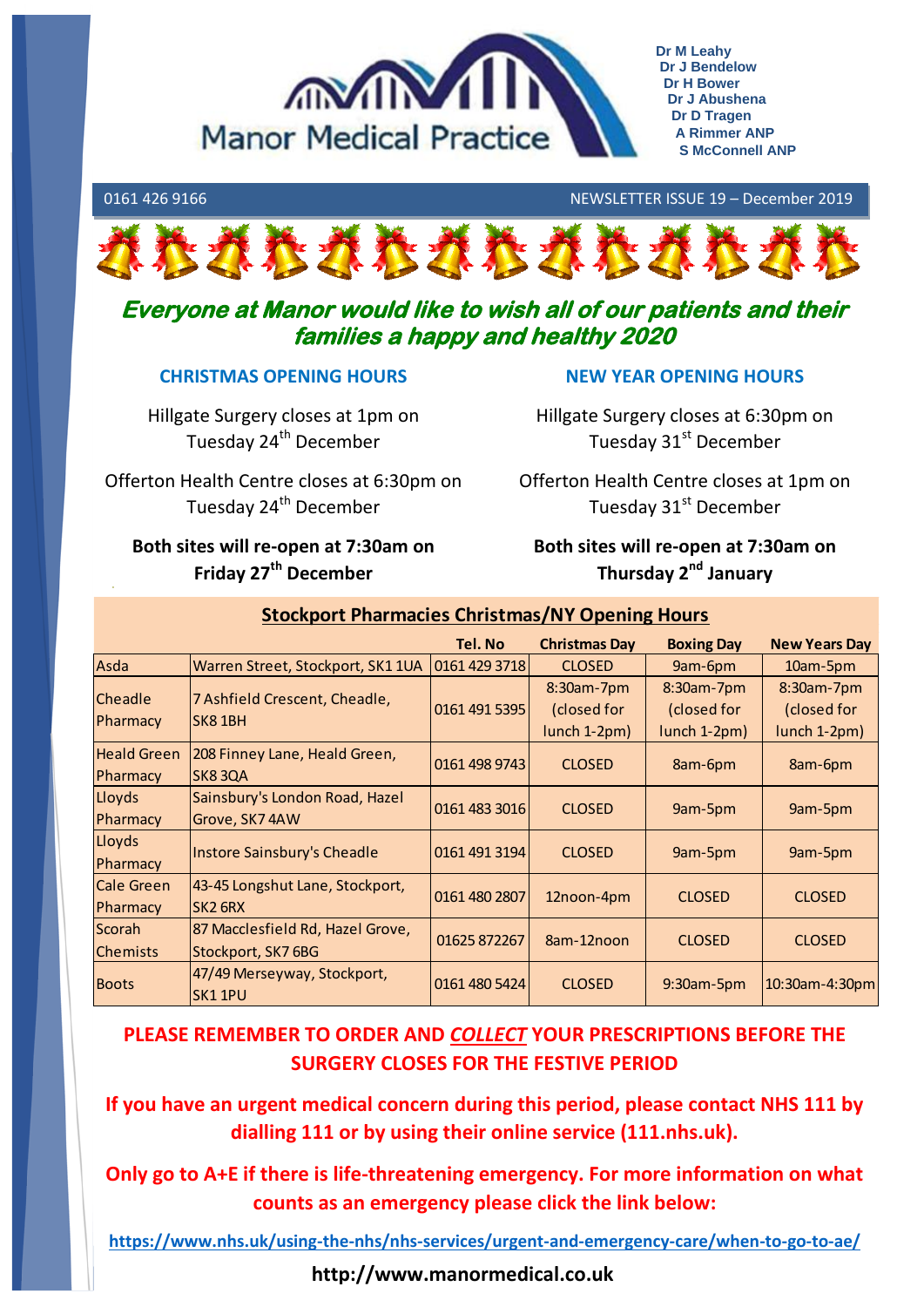

### 0161 426 9166 NEWSLETTER ISSUE 19 – December 2019



So far 2588 patients have had their flu vaccine! Here are some of our youngest flu fighters:



If you are eligible to receive a free flu vaccine and have not yet had it, it's not too late to be protected. Contact us to book a routine appointment with the nursing team or call into the surgery and we will try to accommodate you and squeeze you in.

If you are unsure as to whether you are eligible or not, call the surgery or ask at reception.



### **September Survey Results**

We would like to thank everyone who took the time to complete the survey in the September issue.

100% of respondents thought that the newsletter was a good way to communicate news and services from the Practice and the local area.

84% were aware of the early morning GP/AP appointments that we offer, but only 63% knew about the late evening appointments offered. The Practice offers GP appointments from 6:30pm on a Monday, and AP and Nurse appointments from 6:30pm on a Wednesday.

78% of respondents use the Electronic Prescription Service. This enables your prescriptions to be sent electronically to a nominated pharmacy. You can nominate any pharmacy – this can be one close to work for example, and doesn't have to be in the Stockport area. Not only can this be more convenient, but it also helps the environment by reducing paper usage.

For more information, speak to your pharmacist or ask at reception.

The results also showed that 68% of respondents were not aware of the 7 Day Access Service provided in Stockport. Viaduct offers pre-bookable evening and weekend appointments with a GP, Practice Nurse and Healthcare Assistant from 6:30pm to 8pm on weekdays, and from 8am to 1pm at the weekend. Currently, routine GP appointments, NHS health checks, swabs, blood tests (16yrs+) and blood pressure checks can be booked in this service.

This service runs at different 'hubs' throughout Stockport and can be booked via Reception. You will be asked if you consent to the service accessing your medical records. Please ensure we have an up-to-date contact number in case Viaduct need to contact you regarding your appointment.



# **http://www.manormedical.co.uk**